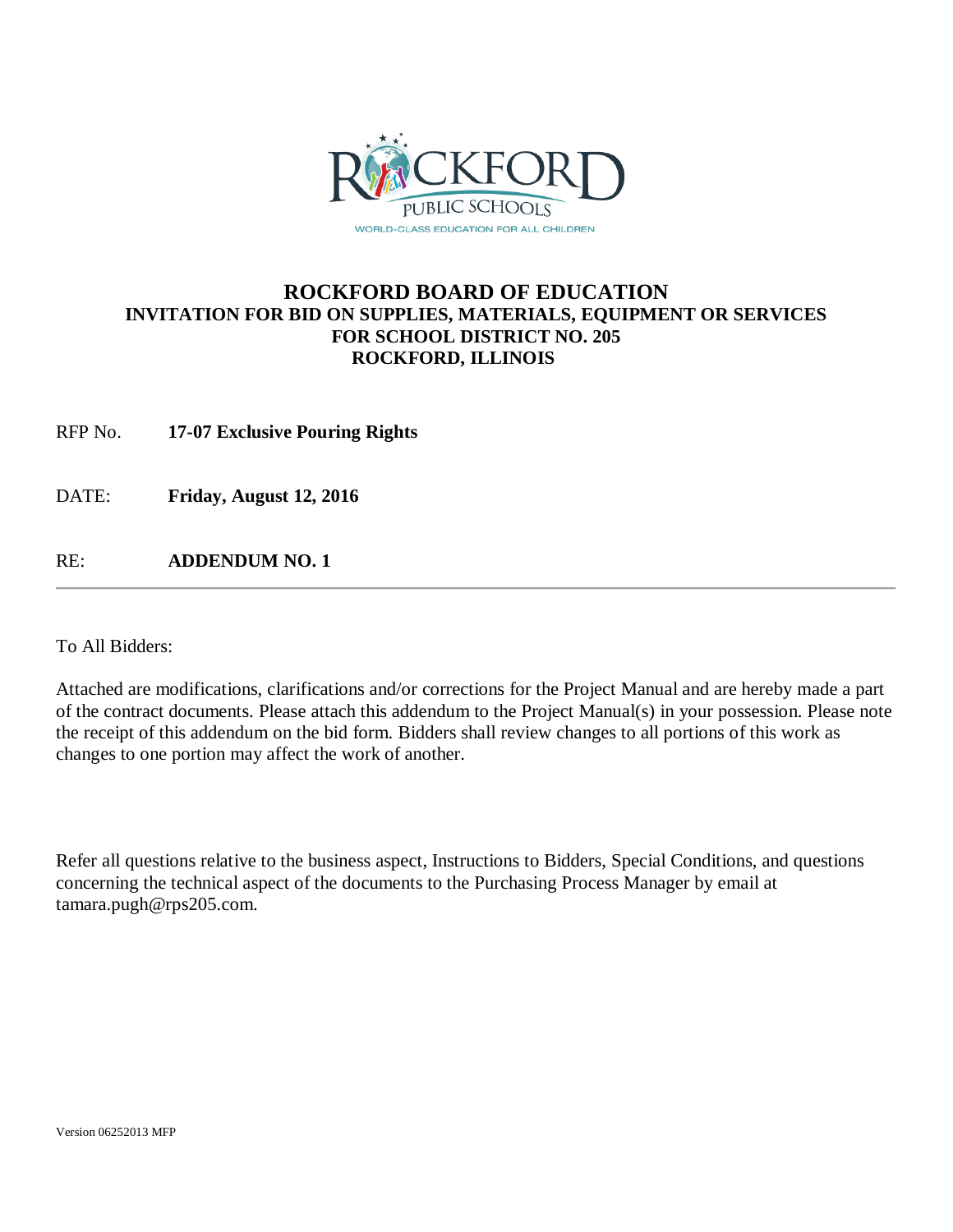## **Rockford Public Schools**

## **ADDENDUM ONE**

DATE: August 12, 2016

RE: RFP No. 17-07 Exclusive Pouring Rights

Question 1: Page 23 section 34 – The last RFP was for a 5 year term with an optional annual yearly term. As I read this section, that is being changed to a 1 year term with 4 additional 1 year terms. So the guarantee is only annual?

Response 1: Yes the guarantee is only annual. The RFP as written has the options for 4 renewals based on customer service etc.

Question 2: Page 27 section C item 1 – Food Service is not included in the RFP?

Response 2: This is correct. This allows Food Service the ability to purchase other products that are not vendor specific. Such as juices etc.

Question 3: Page 31 section J – This is an example or a minimum annual guarantee?

Response 3: This is a minimum annual guarantee. Additional or an amount higher may be offered in the vendor's proposal.

Question 4: Page 31 sections K  $& J$  – can you tell me what the difference is in these two sections? Traditionally, commission is paid monthly or quarterly on FS vending based on sales of each machine.

Response 4: Section J is a yearly signing bonus. Section K discusses the commission on those products that the vendor stocks in the machine. The rebate is for the other items purchased that are either Self- vended or purchased by the case would receive the rebate case. As the Secondary Schools will probably go through more products the frequency of payment is more often.

Question 5: Pages 32 & 33 – Is section M and "Annual Rebates" one in the same or separate parts and what cases are being referred to as far as a rebate is concerned? Are you stating cases purchased by Boosters, Athletics, and Admin Office? Are you suggesting rebates are paid on full service case as well as the commission? Also it states in the last paragraph under "Annual Rebates" "Annually the contractor will pay to RPS 205 Food & Nutrition Services a \$2.50 per case rebate on all cases of carbonated soft drinks and 16.9oz water purchased directly from the contractor". The question here: as stated on Page 27, section C, item 1 – Food service isn't included in the RFP but the district is requesting a rebate on their cases?

Response 5: Commission is based on the vended machines that are filled by the vendor. The rebate is for cases of product that are purchased and self-vended or handled by any group associated with the School District. Yes the district is requesting a rebate on the cases purchased for Food Service even though they are not listed in the exclusive rights. It is advantageous for the department to purchases the vendor's products to receive the rebate.